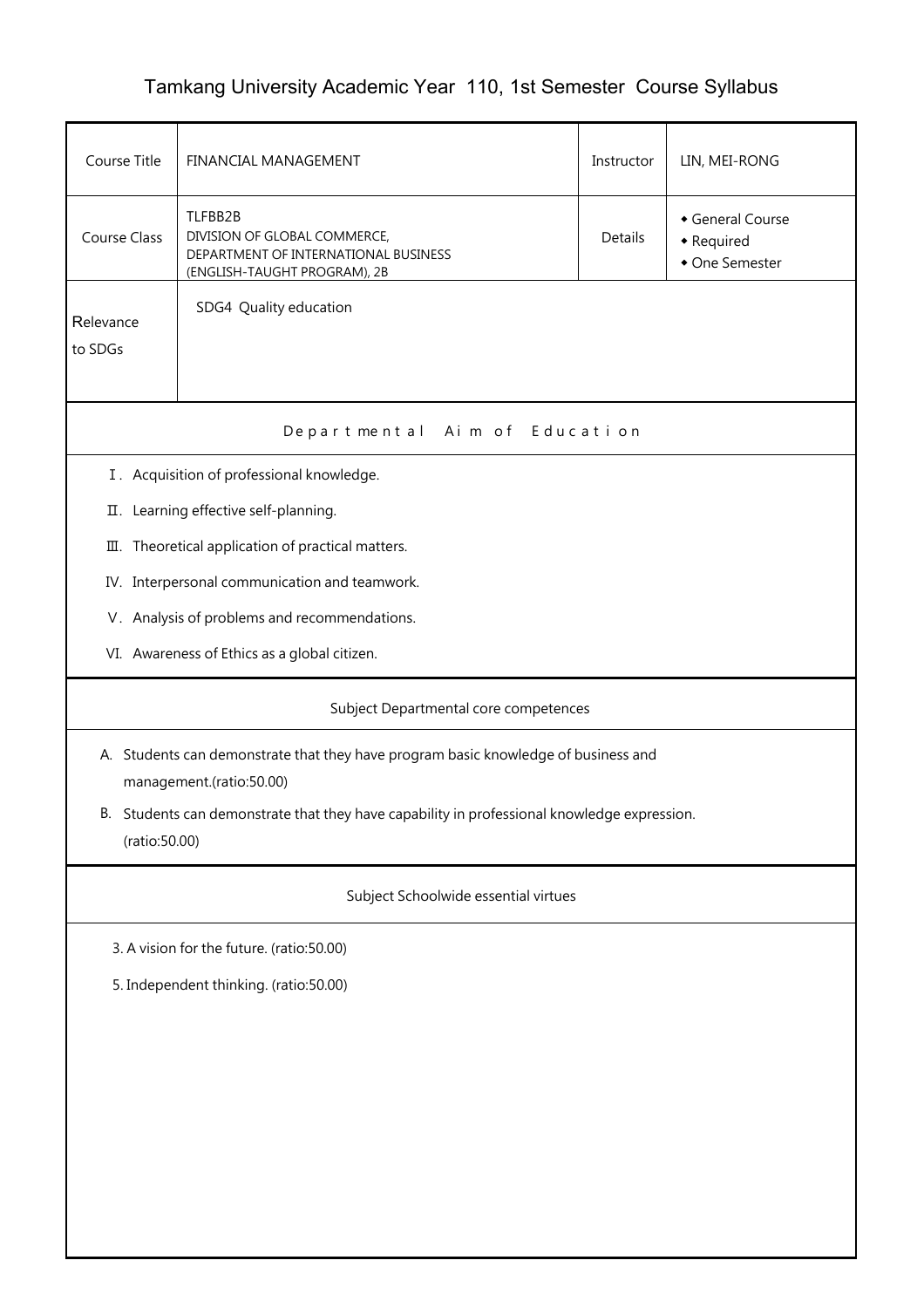|                                                                                                                                | Course<br>Introduction        |                                       |                                                   | The contexts can be divided into two parts. The first one is the financial statement<br>analysis. The second one is about the investment decisions for the corporation. |                                           |  |
|--------------------------------------------------------------------------------------------------------------------------------|-------------------------------|---------------------------------------|---------------------------------------------------|-------------------------------------------------------------------------------------------------------------------------------------------------------------------------|-------------------------------------------|--|
|                                                                                                                                |                               |                                       |                                                   |                                                                                                                                                                         |                                           |  |
| The correspondences between the course's instructional objectives and the cognitive, affective,<br>and psychomotor objectives. |                               |                                       |                                                   |                                                                                                                                                                         |                                           |  |
|                                                                                                                                |                               |                                       |                                                   | Differentiate the various objective methods among the cognitive, affective and psychomotor                                                                              |                                           |  |
|                                                                                                                                |                               |                                       | domains of the course's instructional objectives. |                                                                                                                                                                         |                                           |  |
|                                                                                                                                |                               |                                       |                                                   | I. Cognitive: Emphasis upon the study of various kinds of knowledge in the cognition of                                                                                 |                                           |  |
|                                                                                                                                |                               |                                       |                                                   | the course's veracity, conception, procedures, outcomes, etc.                                                                                                           |                                           |  |
|                                                                                                                                |                               |                                       | morals, attitude, conviction, values, etc.        | II. Affective: Emphasis upon the study of various kinds of knowledge in the course's appeal,                                                                            |                                           |  |
|                                                                                                                                |                               |                                       |                                                   | III. Psychomotor: Emphasis upon the study of the course's physical activity and technical                                                                               |                                           |  |
|                                                                                                                                |                               | manipulation.                         |                                                   |                                                                                                                                                                         |                                           |  |
|                                                                                                                                |                               |                                       |                                                   |                                                                                                                                                                         |                                           |  |
|                                                                                                                                |                               |                                       | <b>Teaching Objectives</b>                        |                                                                                                                                                                         | objective methods                         |  |
| No.                                                                                                                            |                               |                                       |                                                   |                                                                                                                                                                         |                                           |  |
| 1                                                                                                                              |                               | financial ratio analysis<br>Cognitive |                                                   |                                                                                                                                                                         |                                           |  |
| $\mathcal{P}$                                                                                                                  | financial investment decision |                                       |                                                   |                                                                                                                                                                         | Cognitive                                 |  |
|                                                                                                                                |                               |                                       |                                                   | The correspondences of teaching objectives : core competences, essential virtues, teaching methods, and assessment                                                      |                                           |  |
| No.                                                                                                                            | Core Competences              |                                       | <b>Essential Virtues</b>                          | <b>Teaching Methods</b>                                                                                                                                                 | Assessment                                |  |
| $\mathbf{1}$                                                                                                                   | AB                            |                                       | 35                                                | Lecture                                                                                                                                                                 | Testing, Study                            |  |
|                                                                                                                                |                               |                                       |                                                   |                                                                                                                                                                         | Assignments,                              |  |
|                                                                                                                                |                               |                                       |                                                   |                                                                                                                                                                         | Report(including oral and<br>written)     |  |
| 2                                                                                                                              | AB                            |                                       | 35                                                | Lecture                                                                                                                                                                 | Testing, Study                            |  |
|                                                                                                                                |                               |                                       |                                                   |                                                                                                                                                                         | Assignments,<br>Report(including oral and |  |
|                                                                                                                                |                               |                                       |                                                   |                                                                                                                                                                         | written)                                  |  |
|                                                                                                                                |                               |                                       |                                                   | Course Schedule                                                                                                                                                         |                                           |  |
| Week                                                                                                                           | Date                          |                                       |                                                   | <b>Course Contents</b>                                                                                                                                                  | Note                                      |  |
| 1                                                                                                                              | $110/09/22 \sim$<br>110/09/28 | Introduction                          |                                                   |                                                                                                                                                                         |                                           |  |
| 2                                                                                                                              | $110/09/29$ ~<br>110/10/05    | <b>Financial Statement Analysis</b>   |                                                   |                                                                                                                                                                         |                                           |  |
|                                                                                                                                |                               |                                       |                                                   |                                                                                                                                                                         |                                           |  |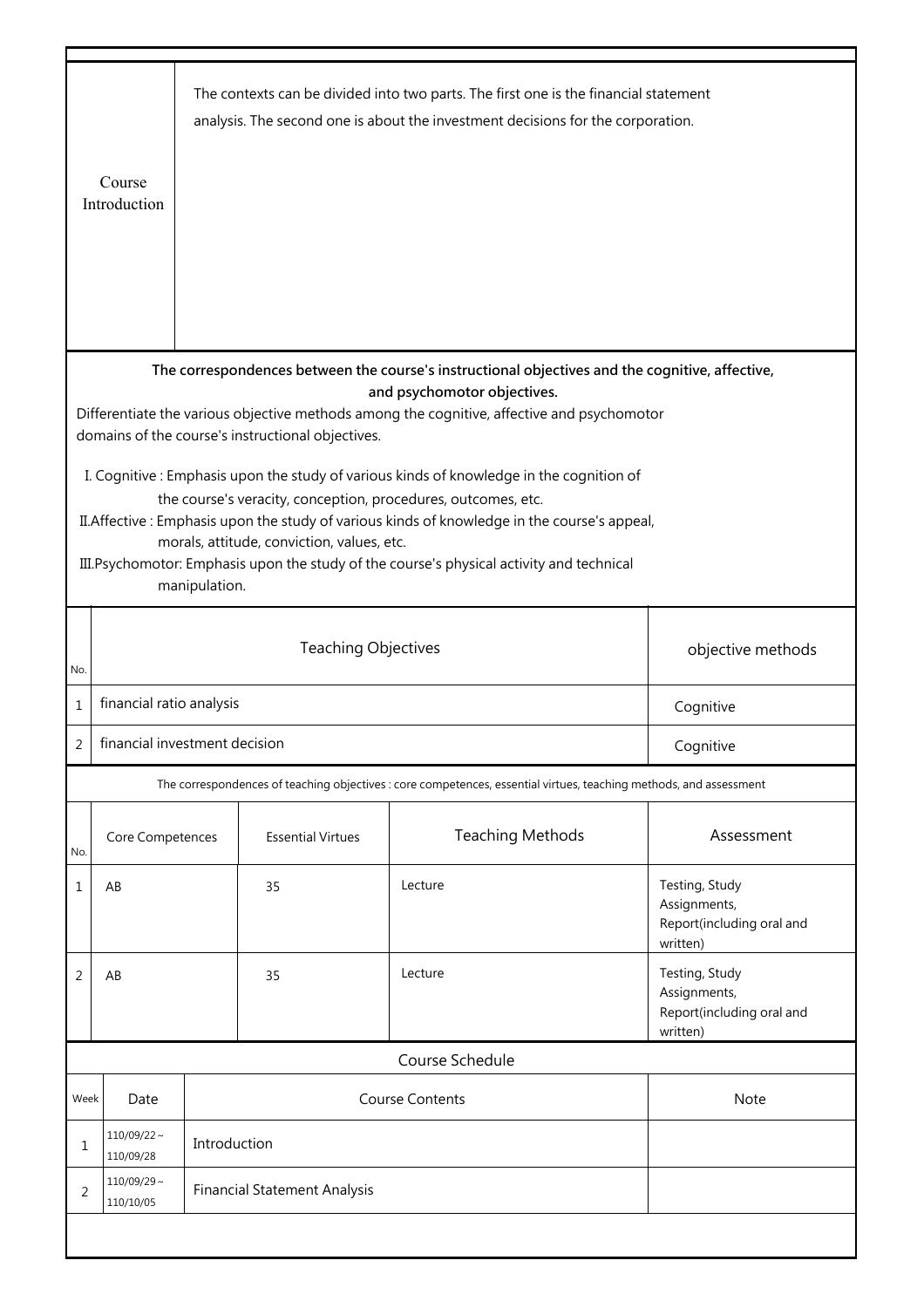| 3                                          | $110/10/06\sim$<br>110/10/12  | <b>Financial Statement Analysis</b>                                                                                                                                                                                                     |  |
|--------------------------------------------|-------------------------------|-----------------------------------------------------------------------------------------------------------------------------------------------------------------------------------------------------------------------------------------|--|
| 4                                          | $110/10/13 \sim$<br>110/10/19 | Present Value and Future Value                                                                                                                                                                                                          |  |
| 5                                          | $110/10/20$ ~<br>110/10/26    | Present Value and Future Value                                                                                                                                                                                                          |  |
| 6                                          | $110/10/27$ ~<br>110/11/02    | Investment Method                                                                                                                                                                                                                       |  |
| 7                                          | $110/11/03$ ~<br>110/11/09    | <b>Investment Method</b>                                                                                                                                                                                                                |  |
| 8                                          | $110/11/10 \sim$<br>110/11/16 | Review                                                                                                                                                                                                                                  |  |
| 9                                          | $110/11/17$ ~<br>110/11/23    | Midterm Exam Week                                                                                                                                                                                                                       |  |
| 10                                         | $110/11/24$ ~<br>110/11/30    | <b>Stock Evaluation</b>                                                                                                                                                                                                                 |  |
| 11                                         | $110/12/01 \sim$<br>110/12/07 | <b>Stock Evaluation</b>                                                                                                                                                                                                                 |  |
| 12                                         | $110/12/08 \sim$<br>110/12/14 | <b>Bond Evaluation</b>                                                                                                                                                                                                                  |  |
| 13                                         | $110/12/15 \sim$<br>110/12/21 | <b>Bond Evaluation</b>                                                                                                                                                                                                                  |  |
| 14                                         | $110/12/22$ ~<br>110/12/28    | Presentation                                                                                                                                                                                                                            |  |
| 15                                         | $110/12/29 \sim$<br>111/01/04 | Presentation                                                                                                                                                                                                                            |  |
| 16                                         | $111/01/05$ ~<br>111/01/11    | Presentation                                                                                                                                                                                                                            |  |
| 17                                         | $111/01/12$ ~<br>111/01/18    | Final Exam Week                                                                                                                                                                                                                         |  |
| 18                                         | $111/01/19 \sim$<br>111/01/25 | (教師彈性補充教學)                                                                                                                                                                                                                              |  |
|                                            | Requirement                   |                                                                                                                                                                                                                                         |  |
| <b>Teaching Facility</b>                   |                               | Computer, Projector                                                                                                                                                                                                                     |  |
| Textbooks and<br><b>Teaching Materials</b> |                               |                                                                                                                                                                                                                                         |  |
| References                                 |                               |                                                                                                                                                                                                                                         |  |
| Number of<br>Assignment(s)                 |                               | (Filled in by assignment instructor only)                                                                                                                                                                                               |  |
| Grading<br>Policy                          |                               | $\blacklozenge$ Attendance :<br>20.0 %<br>$\blacklozenge$ Mark of Usual : 10.0 %<br>$\blacklozenge$ Midterm Exam: 30.0 %<br>30.0%<br>$\blacktriangleright$ Final Exam:<br>$\blacklozenge$ Other $\langle$ term paper $\rangle$ : 10.0 % |  |
|                                            |                               |                                                                                                                                                                                                                                         |  |